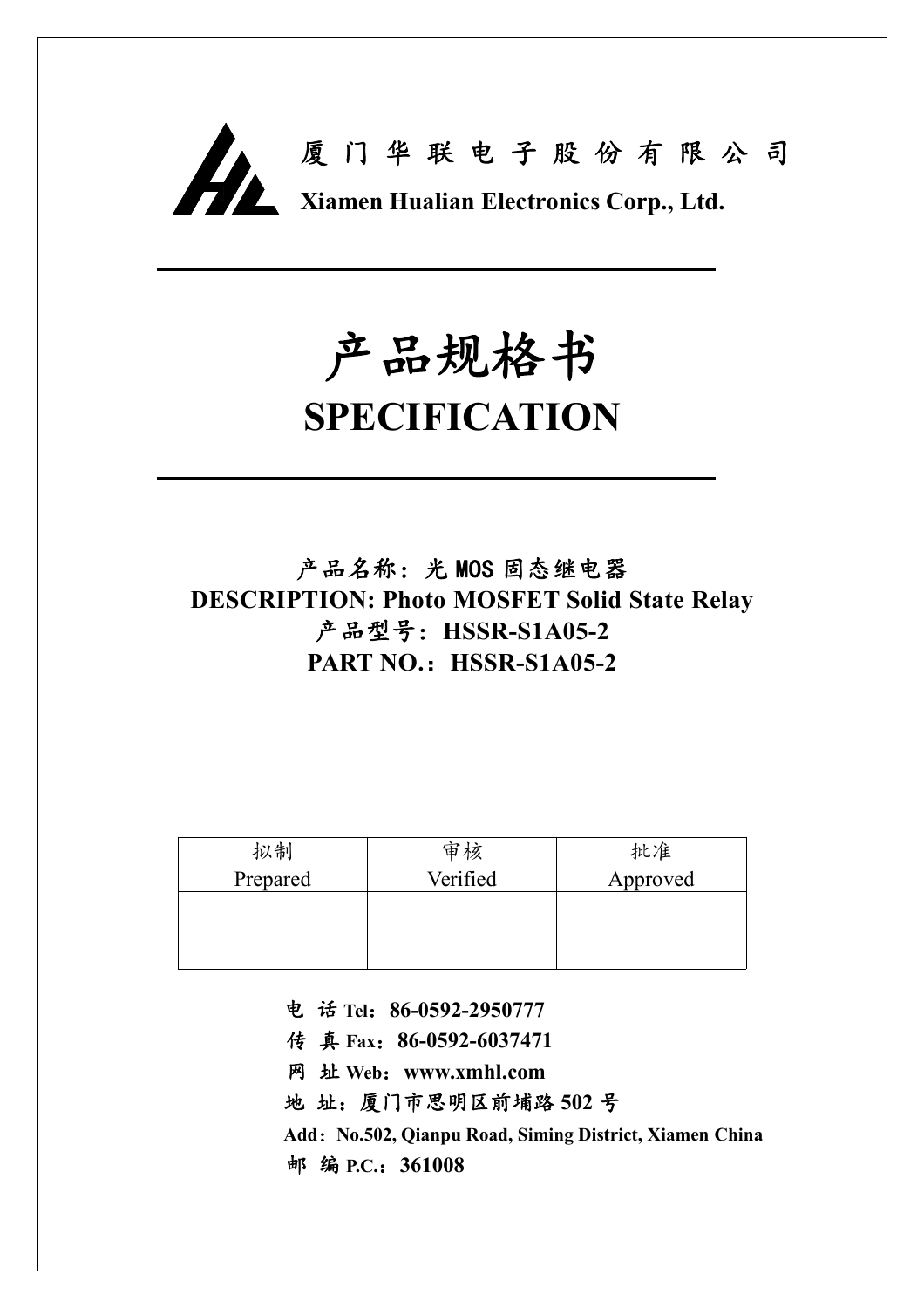#### **1 概述 General**

产品 HSSR-S1A05-2 由砷化铝镓红外发光二极管作为输入级耦合到高电压 输出光探测电路。光探测电路由高速光电二极管阵列和驱动电路构成,用 以开启/关断两个独立的高压金属氧化物半导体场效应管(MOSFET)。一个 最小 5mA 的电流流经输入级红外发光二级管可确保继电器动作。当加在输 入级红外发光二级管的正向压降为 0.8V 或更小值时,继电器可确保复位。 产品见图 1。 **图 1 产品 Figure 1-Product**



The HSSR-S1A05-2 consists of a AlGaAs infrared emitting diode input stage optically coupled to a high-voltage output detector circuit. The detector consists of a high-speed photovoltaic diode array and driver circuitry to switch on/off two discrete high voltage MOSFETs. The relay action with a minimum input current of 5mA through the input LED. The relay reset with an input voltage of 0.8V or less. Products shown in Figure 1.

#### **2 特点 Features**

- 微型光 MOS 固态继电器。Micro Photo MOSFET Solid State Relay.
- 单通道常开型单刀单掷继电器。Single Channel Normally On Single-Pole-Single-Throw (SPST) Relay.
- 60V 输出耐压产品。60V Output Withstand Voltage.
- 500mA 额定电流产品。500mA Current Rating.
- 低输入电流, CMOS 兼容。Low Input Current: CMOS Compatibility.
- 非常快的开关速度:典型值 1.0ms (Ton), 0.2ms (Toff )。 High Speed Switching: 1.0ms (Ton), 0.2ms (Toff ) Typical
- 高输入输出绝缘耐压: 3750 Vrms for 1 min。 High Input-to-Output Insulation Voltage: 3750 Vrms for 1 min.

#### **3 应用 Applications**

- 电信切换。Telecommunication Switching.
- 数据通讯。Data Communications.
- 电池管理。Battery Management.
- 工业控制。Industrial Controls.
- 医疗设备。Medical Equipment.
- **EMR/机械继电器替代。EMR / Reed Relay Replacement.**

#### **4 电原理图 Schematic Diagram**

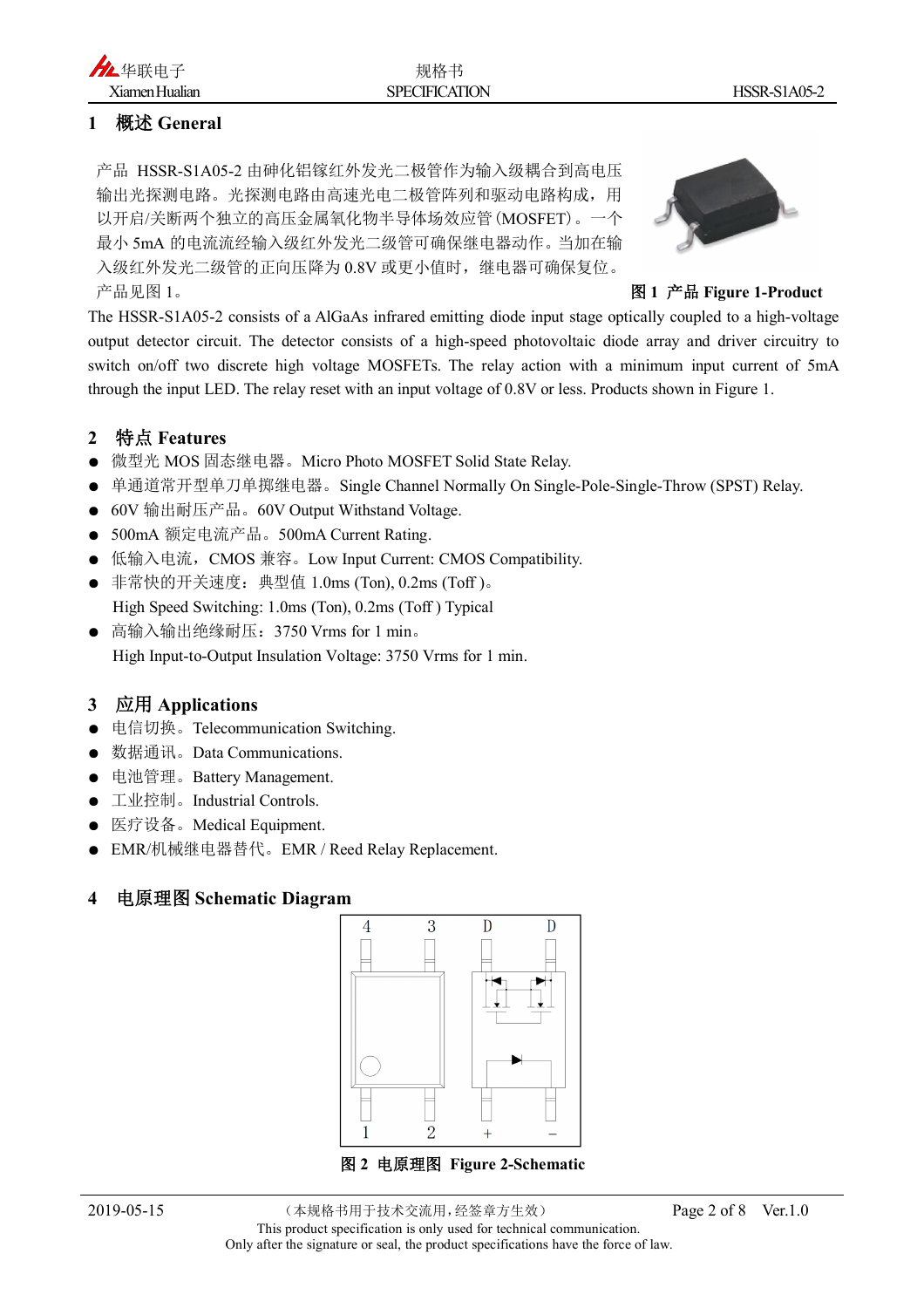

#### **5 极限参数 Absolute Maximum Ratings**

#### **表 1 极限参数**

#### **Table 1-Absolute Maximum Ratings**

| 参数名称 Characteristic                      |                                                               | 符号 Symbol        | 额定值             | 单位              |
|------------------------------------------|---------------------------------------------------------------|------------------|-----------------|-----------------|
|                                          |                                                               |                  | <b>Rating</b>   | Unit            |
|                                          | 正向电流 Forward Current                                          | $I_F$            | 25              | mA              |
| 输入端                                      | 反向电压 Reverse Voltage                                          | $V_{R}$          | 5               | V               |
| Input                                    | 耗散功率<br>Power Dissipation                                     | $P_M$            | 50              | mW              |
| 输出端<br>output                            | 开关电压 Switching Voltage                                        | $V_{O(MAX)}$     | 60              | V               |
|                                          | 连续通态电流 Continuous load current                                | $I_{O(MAX)}$     | 500             | mA              |
|                                          | 耗散功率<br>Power dissipation                                     | $P_{C}$          | 200             | mW              |
| 工作温度 Operating temp.                     |                                                               | $T_{\text{aop}}$ | $-40 \sim +105$ | $\rm ^{\circ}C$ |
| 贮存温度 Storage temp.                       |                                                               | $T_{\text{stg}}$ | $-55 \sim +125$ | $\rm ^{\circ}C$ |
| 焊接温度 Soldering Temperature (10 Sec max.) |                                                               | $T_{\rm sld}$    | 255             | $\rm ^{\circ}C$ |
|                                          | 绝缘电压 Isolation voltage<br>(RH≤60%,交流 1 分钟) (RH≤60%, AC 1min.) | V <sub>ISO</sub> | 3750            | $V_{\rm rms}$   |

#### **6 光电参数 Opto-Electrical Characteristics**

#### **表 2 光电参数**

| <b>Table 2-Opto-Electrical Characteristics</b> |                                       |                          |                                | $T_a = 25^{\circ}C$ |             |             |            |
|------------------------------------------------|---------------------------------------|--------------------------|--------------------------------|---------------------|-------------|-------------|------------|
| 参数名称<br>Characteristic                         |                                       | 符号<br><b>Symbol</b>      | 测试条件<br><b>Test conditions</b> | 最小值<br>Min.         | 典型值<br>Typ. | 最大值<br>Max. | 单位<br>Unit |
|                                                | 正向电压<br>Forward voltage               | $V_{\mathrm{F}}$         | $I_F = 10mA$                   |                     | 1.2         | 1.4         | V          |
|                                                | 反向电流<br>Reverse current               | $I_{R}$                  | $V_R = 5V$                     |                     |             | 10          | uA         |
| 输入端<br>Input                                   | 动作电流<br><b>Action Current</b>         | $I_{F(ON)}$ <sup>a</sup> | $I0=500mA$                     |                     | 2           | 3           | mA         |
|                                                | 复位电流<br><b>Reset Current</b>          | $I_{F(OFF)}$             | $I0=500mA$                     |                     | 0.35        | 0.5         | mA         |
|                                                | 断态漏电流<br>OFF-State<br>Leakage Current | $I_{OFF}$                | $V_0 = 60V$                    |                     |             | 1           | uA         |
| 输出端<br>Output                                  | 导通电阻<br><b>ON Resistance</b>          | $R_{ON}$                 | $I_0 = 500$ mA, $I_F = 10$ mA  |                     |             | 0.5         | Ω          |
|                                                | 输出电容<br>Output<br>Capacitance         | C <sub>o</sub>           | $V_{OFF}=0V$ ,<br>$fO = 1 MHz$ |                     | 500         |             | pF         |
| 传输<br>Xfer                                     | 动作时间<br><b>Action Time</b>            | T <sub>ON</sub>          | $I_F = 10mA$ , $I_O = 500mA$   |                     |             | 1           | ms         |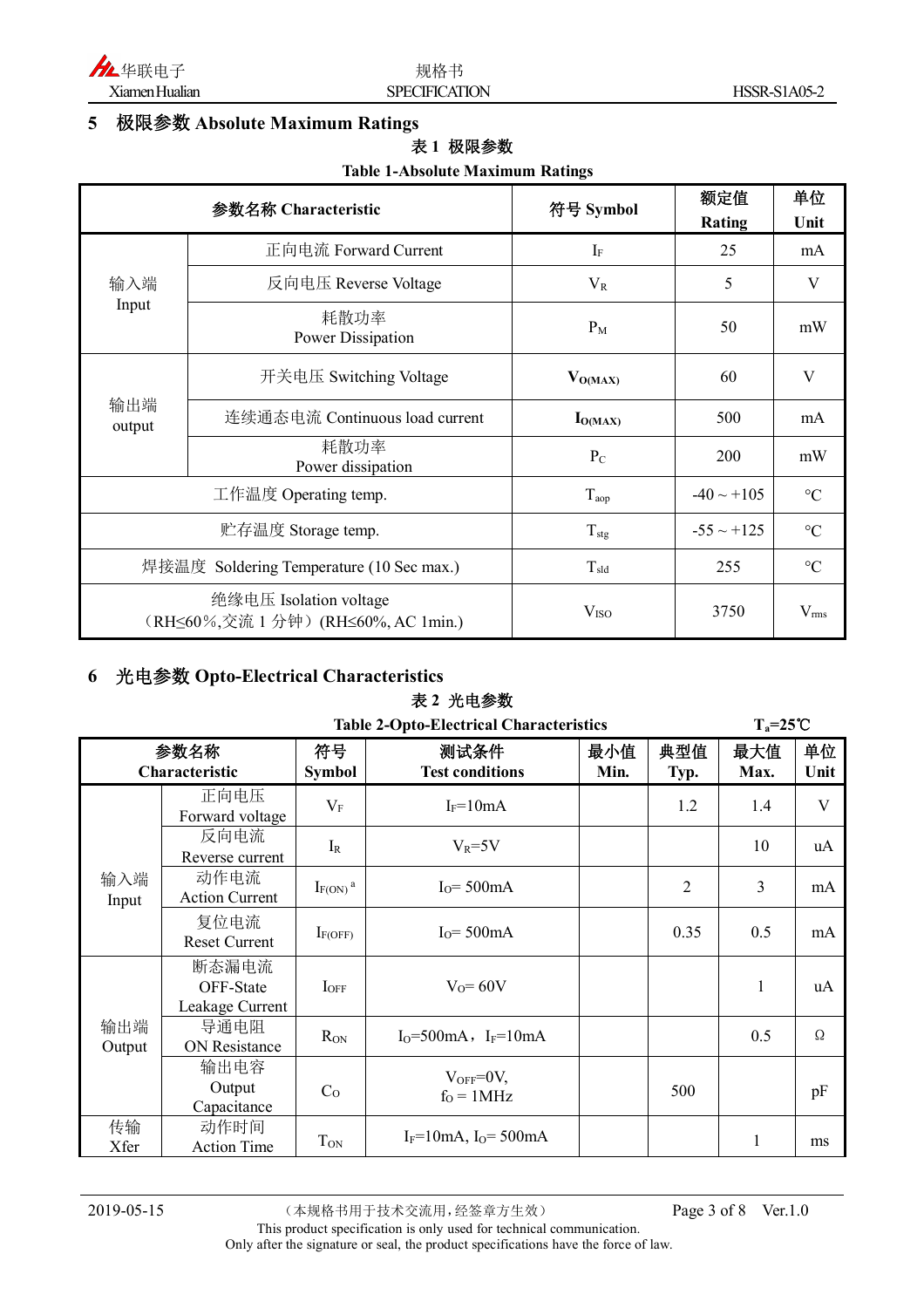| 九华联电子                                                                                                                                                     |                                |                      | 规格书                               |      |     |                     |    |
|-----------------------------------------------------------------------------------------------------------------------------------------------------------|--------------------------------|----------------------|-----------------------------------|------|-----|---------------------|----|
| Xiamen Hualian                                                                                                                                            |                                | <b>SPECIFICATION</b> |                                   |      |     | <b>HSSR-S1A05-2</b> |    |
|                                                                                                                                                           | 复位时间<br>Reset Time             | $T$ OFF              | $I_F = 10mA$ , $I_O = 500mA$      |      |     | 0.2                 | ms |
|                                                                                                                                                           | 耦合电容<br>Coupled<br>Capacitance | C <sub>1</sub> /O    | $Vs=0, f=1MHz$                    |      | 0.5 |                     | pF |
| 隔离<br>Isolation                                                                                                                                           | 绝缘电压<br>Isolation voltage      | V <sub>ISO</sub>     | $I_{off} \leq 0.3$ mA,<br>AC, 60s | 3750 |     |                     |    |
| "保证所有器件在 IF 值小于或等于最大的 IF(ON)时动作。<br>It is guaranteed that all devices active when $I_F$ value is less than or equal to the maximum value of $I_{F(ON)}$ . |                                |                      |                                   |      |     |                     |    |

#### **7 特性曲线 Performance Curves**



**图 3 特性曲线 Figure 3- Performance Curves**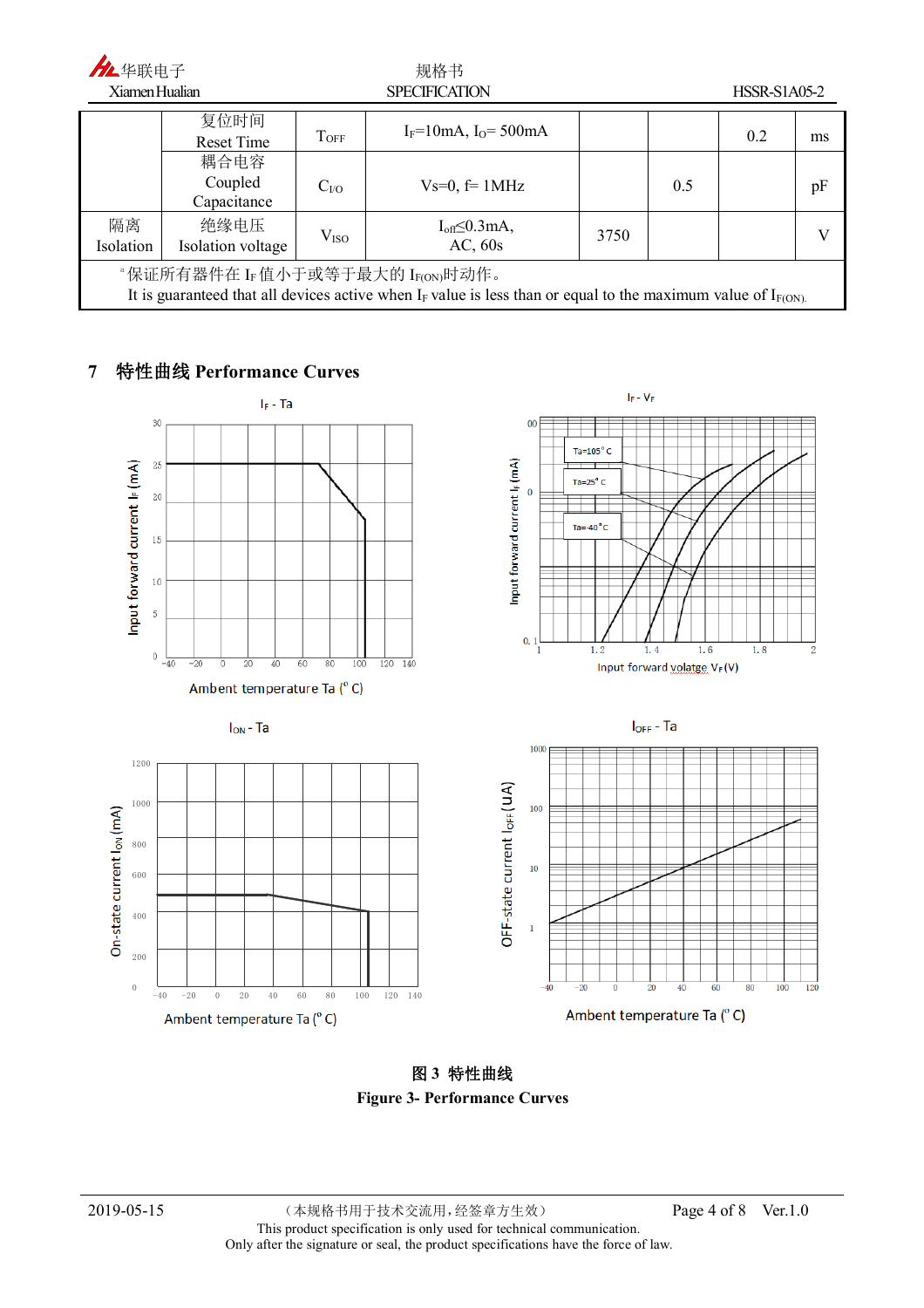

#### **8 外形尺寸及电原理图 Dimensions and Circuit Diagram**



**图 4 HSSR-S1A05-2 外形尺寸 Figure 4- The dimensions of HSSR-S1A05-2**

#### **9 标志 Mark**

产品上应有型号、公司商标、生产日期代码、引出端识别标记。例如:HSSR-S1A05-2 产品印章如图 5。

Print type characters ,trade mark and Lot.No.on the Photo Coupler.For example the marking of product HSSR-S1A05-2 is shown as figure 5.



#### **图 5 产品印章 Figure 5- Marking**

#### **10 包装方式 Packing**

10.1 编带包装(Tape and reel): 适用于 For HSSR-S1A05-2 10.1.1 每卷数量(Qty/reel): 3000 只(pcs)。每箱数量(Qty/ctn): 45000 只(pcs)。

10.1.2 内包装 (Inner packing):

每卷盘 3000 只,贴合格证(型号、生产日期代号、检验员代号)。

3000pcs/reel, certificate on reel (model, code of product date, Inspector's code)

**10.1.3** 外包装(Outter packing):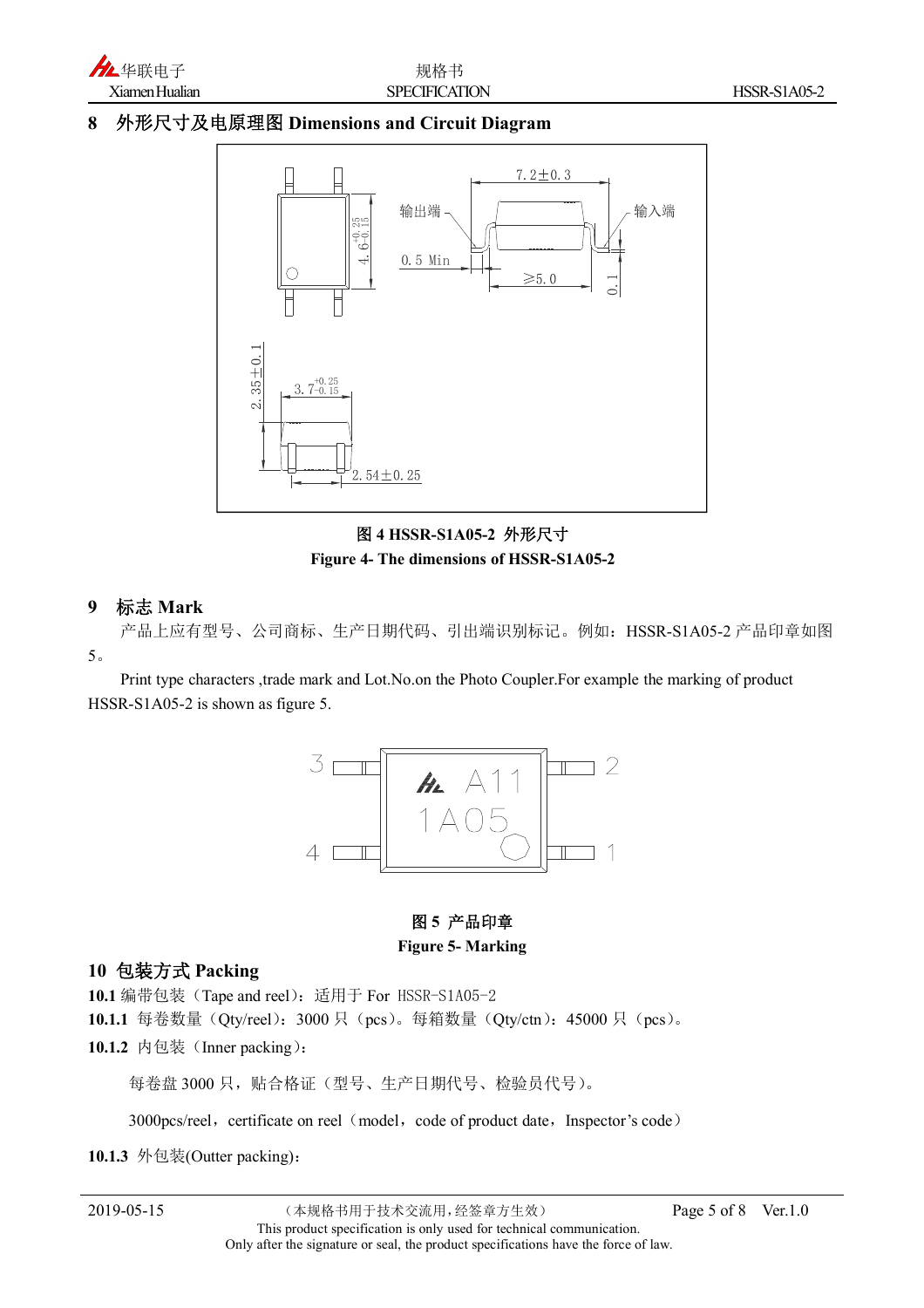

公司名称、地址、商标、产品型号、数量等标志。

Indication of company name, address, trade mark, model and quantity.

#### **10.1.4** 示意图(Schematic):



**图 6 编带包装示意图 Figure 6- Taping Packing Schematic**

**10.2** 标识 Label



**图 7 标识 Figure 7-Label**

**10.3** 注意事项 Note

**10.3.1** 推荐贮存温度 Recommend storage Temp.: 0~40°C; 推荐贮存湿度 Recommend storage humidity: <70%; 贮存有效期半年 Storage life: Half of a year. **10.3.2** 湿气敏感度等级 3 级。MSL level: MSL 3.

**10.4** 引脚镀锡厚度:大于等于 5μm。

Thickness of Sn which plated on lead frame:  $\geq 5$  µm. **10.5** 推荐焊接条件 Recommended soldering conditions

2019-05-15 (本规格书用于技术交流用,经签章方生效) Page 6 of 8 Ver.1.0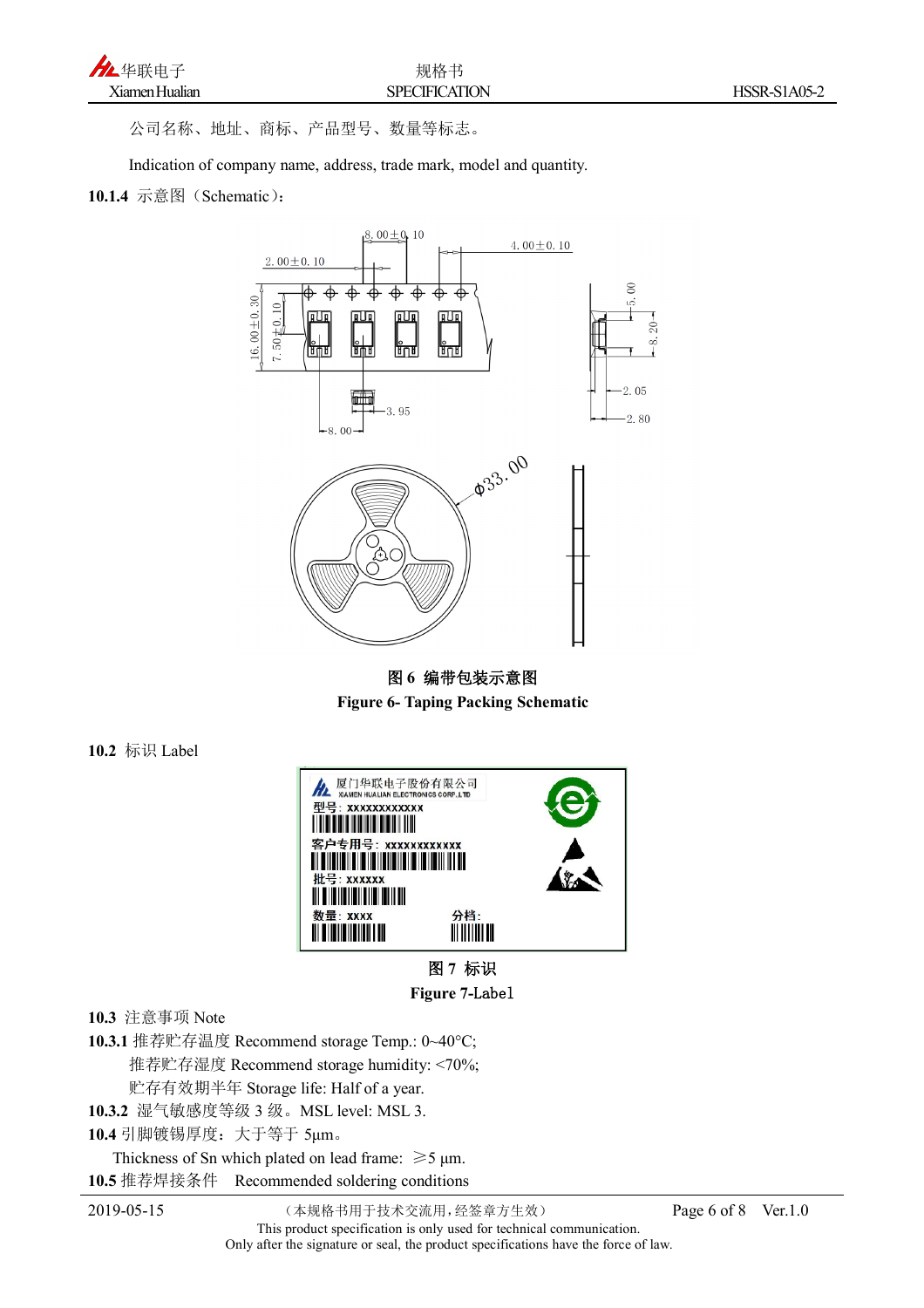**10.5.1** 施加在环氧树脂上的温度不要超过最高贮存温度。

Not to apply high temperature exceeding the maximum storage temperature to the epoxy resin.

**10.5.2** 在高温下不要对环氧树脂施加压力。

Not to apply any force to the epoxy resin at high temperature.

- **10.5.3** 焊接过程 Soldering process
	- 1、在焊接过程中不要对器件施加任何压力。

Not to apply any stress to the component during the soldering process.

- 2、回流焊 Reflow soldering
- 1) 推荐锡膏规格 Recommend tin glue specifications:
	- a) 熔点 Melting temperature:217℃
	- b) 组分 Contains: SnAg3Cu0.5
- 2) 回流焊工序必须在器件冷却至室温后进行。Never take next process until the component is cooled down to room temperature after reflow.
- 3) 推荐回流焊接参数,如下图所示: The recommended reflow soldering profile is following:



|                                                             | Symbol                  | Min | Max | Unit |
|-------------------------------------------------------------|-------------------------|-----|-----|------|
| Preheat temperature                                         | $\mathsf{T}_\mathsf{S}$ | 150 | 200 | °C   |
| Preheat time                                                | ts                      | 60  | 120 | s    |
| Ramp-up rate $(T_L$ to $T_P$ )                              |                         |     | 3   | °C/s |
| Liquidus temperature                                        | $T_{L}$                 | 217 |     | °C   |
| Time above T <sub>1</sub>                                   | t,                      | 60  | 150 | s    |
| Peak temperature                                            | Tр                      |     | 260 | °C   |
| Time during which $T_c$ is<br>between $(T_P - 5)$ and $T_P$ | tp                      |     | 30  | s    |
| Ramp-down rate $(T_P$ to $T_L$ )                            |                         |     | 6   | °C/s |

#### **图 8 回流焊参数**

#### **Figure 8-Recommended reflow soldering profile**

#### **11 产地 Production Place**

**11.1** 产地 Production Place:中国厦门 Xiamen China;

11.2 工厂名称 Production NO.: 厦门华联电子股份有限公司; Xiamen Hualian Electronics Corp., Ltd.;

11.3 工厂地址 Production Add.: 中国厦门市思明区前埔路 502 号 No.502, Qianpu Road, Siming District, Xiamen China.